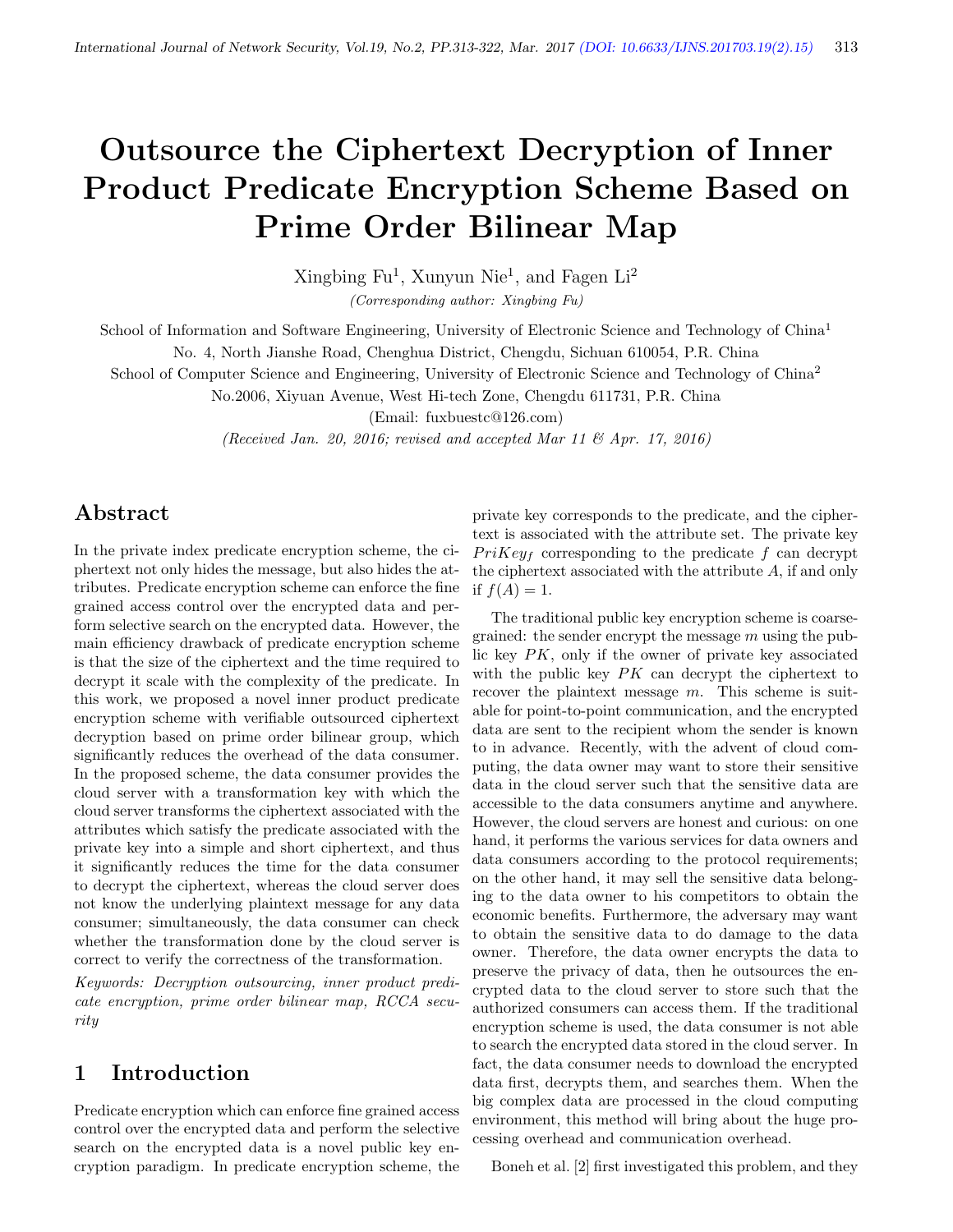first introduced the encryption scheme that supports the equality tests. In this scheme, the owner of the public key can calculate the trapdoor information  $K_m$  for any message  $m$ , and the  $K_m$  allows for the server storing the data to test whether a given ciphertext encrypts message m on the condition that any additional information is not obtained. They used this scheme to encrypt the e-mails which were stored in the server such that the data consumer only downloaded the e-mail messages with a given subject without downloading the whole messages and decrypting them. Goyal et al. [11] proposed the key policy attribute based encryption scheme. In this scheme, the ciphertext is associated with the attribute sets, and the private key is associated with the predicate. The private key can decrypt the ciphertext if and only if the attribute set associated with the ciphertext satisfies the predicate associated with the key. Their scheme employs secret sharing scheme, hence, their scheme is expressive. Due to expressiveness of attribute based encryption schemes, they are suitable for many cloud computing and cloud storage applications. Lee, Chung, and Hwang [15] surveyed attribute based encryption scheme of access control in cloud environments. Chung, Liu, and Hwang [7] surveyed attribute-based proxy re-encryption scheme in cloud environments. However, these schemes only achieve payload hiding, that is to say, in these schemes, only the plaintext privacy is guaranteed, whereas the attribute set associated with the ciphertext is public, and not hidden, i.e., the privacy of attribute is not guaranteed. In some highly sensitive environments, not only the privacy of message is guaranteed, but also the privacy of attribute is guaranteed. That is to say, the attribute hiding should be guaranteed. For example, in the personal health record, oncologist attribute suggests that someone or person associated with him has tumour. To meet this requirement, Boneh and Waters [3] proposed hidden vector encryption scheme. Their scheme supports conjunctions, subsets and range query. However, their scheme does not support delegation. Shi and Waters [18] proposed hierarchical hidden vector encryption scheme that supports delegation. However, both schemes do not support disjunction query. In order to support disjunction query, polynomial equation, and inner product calculation, Katz et al. proposed inner product predicate encryption scheme, KSW scheme [14]. However, these three schemes are based on composite order bilinear group.Since group operations and especially bilinear map are prohibitively slow on composite order elliptic curves: a Tate pairing on a composite order elliptic curve whose group order is 1024 bits is roughly 50 times slower than the same pairing on a comparable prime order elliptic curve [17]. With the security levels increasing, this performance gap will become worse. To obtain the same security level, in contrast with composite order elliptic curve group, prime order elliptic curve group requires less order. In order to solve the inefficiency on composite order elliptic curve group, Iovino and Persiano [13] proposed hidden vector encryption scheme based on prime order bilinear group. However, their

scheme only supports conjunction calculation, and does not support disjunction calculation. In order to improve efficiency, Freeman [8] proposed inner product predicate encryption scheme, and their scheme obtains the same functionality as KSW scheme [14], whereas their scheme is implemented on prime order elliptic curve group. Both KSW scheme [14] and Freeman scheme [8] are only chosen plaintext secure against attack (CPA), and are not chosen ciphertext secure against attack (CCA), even not replayable chosen ciphertext secure against attack (RCCA). In this work, we employ Freeman scheme [8] as a building block, and attempt to improve security and efficiency.

However, the current predicate encryption schemes, whether they are based on composite order bilinear group or on prime order bilinear group, have the common drawbacks: the ciphertext size and time to decrypt it scale with the size of predicate. When the data consumer employs the resource-restrained device to manage and query the private data stored on his device, the increasing requirement is to outsource calculation to the cloud server where you pay as you use.

How can securely outsource the decryption of ciphertext? A naive method is that the data consumer sends his private key  $PriKey$  to the cloud server, the cloud server decrypts the ciphertext which is requested by the data consumer, and then it sends the data decrypted to the data consumer, which requires that outsourcing service is fully trusted. In fact, the cloud server provider can employ the data consumer's private key  $PriKey$  to decrypt the ciphertext which will be sent to the other data consumers to recover the plaintext message to obtain the economic benefits. Furthermore, the data decrypted are transmitted in the clear; once the attacker captures the data, the confidentiality of data is compromised. The second method is the outsourcing techniques [6, 9] based on fully homomorphism encryption [10]. These schemes outsource the computation to the cloud server, such that not only the input privacy is guaranteed, but also the decryption keys and messages privacy are guaranteed. However, fully homomorphism encryption schemes and those schemes based on fully homomorphism encryption schemes are not suitable for outsourcing due to inefficiency. If secure pairing outsourcing techniques are employed, then pairing calculations are outsourced to servers. However, the scheme [5] requires the client to calculate multiple exponentiations in the target group where every outsourced pairing is performed. These exponentiations are too expensive and the overhead of the client scales with the predicate size. Furthermore, every pairing operation in the original scheme has four pairings which will be done by the proxy such that the client's bandwidth requirements increase as well. Given the aforementioned drawbacks, our scheme outsources the decryption of inner product predicate encryption ciphertext to the cloud server to perform, and imposes the minimal overhead on the data consumer.

In this work, we proposed a novel scheme that securely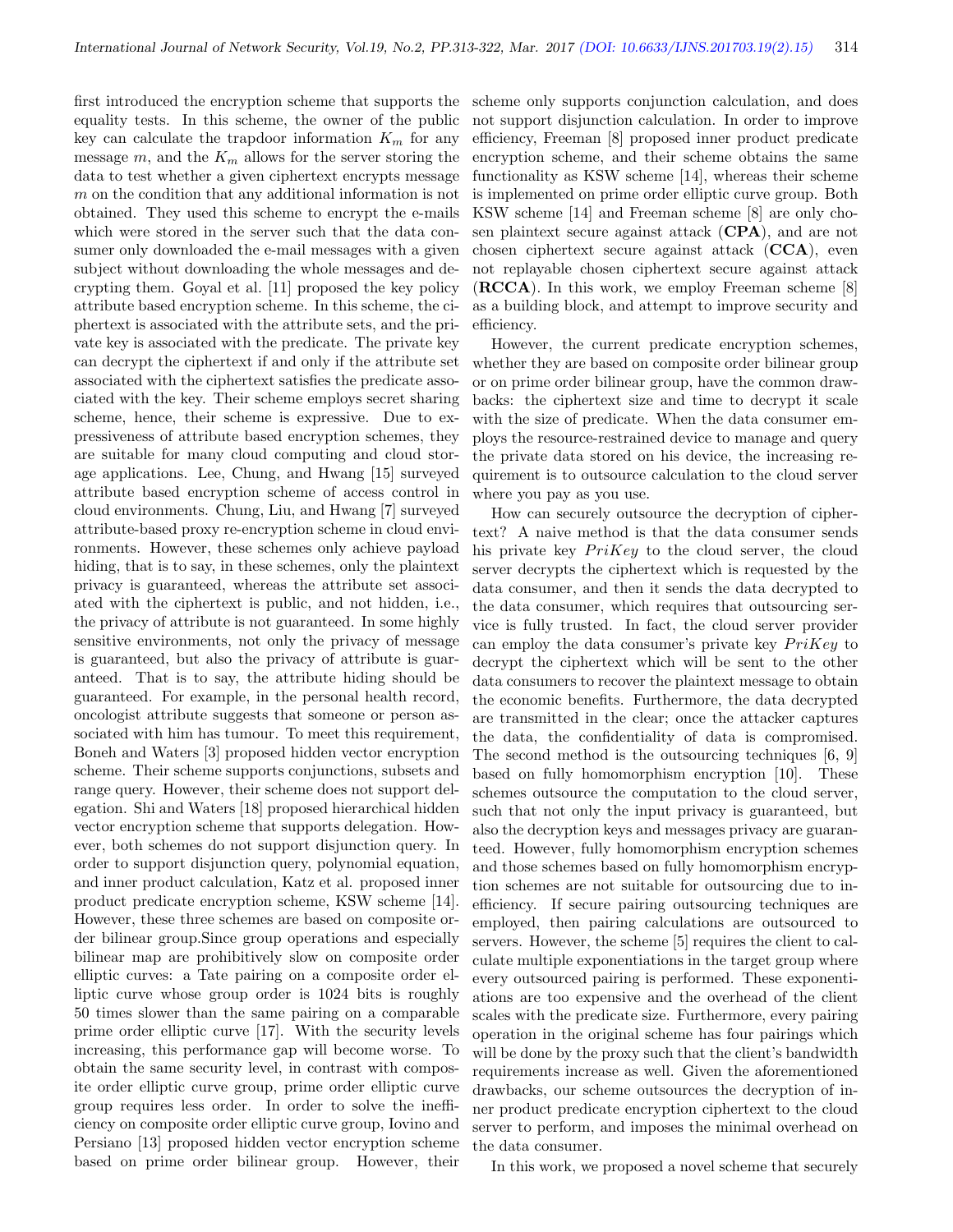and efficiently outsources the decryption of the inner product predicate encryption ciphertext. The proposed scheme significantly reduces the overhead of the data consumers. In this scheme, the data consumer provides the cloud server with a transformation key such that the cloud server can transform the inner product predicate encryption ciphertext into a simple and short ciphertext without the cloud server knowledging the data consumer's plaintext data, and simultaneously the transformation done by the cloud server can be verified to guarantee that the transformation done by the cloud server is correct. The proposed scheme significantly saves the client bandwidth and the local calculation time: the size of the ciphertext transformed is much smaller than the size of the original ciphertext, and the time to decrypt the transformed ciphertext is much less than the time to decrypt the original ciphertext. Therefore, the resource-restrained device consumes less power. Our scheme is secure against the malicious cloud server as well. Furthermore, our scheme achieves RCCA security.

The remainders of our paper are organized as follows: We discuss related work in Section 2. We introduce preliminaries in Section 3. We present the syntax, and security model of the proposed scheme in Section 4. We present the architecture of the proposed scheme in Section 5. We present the scheme construction in Section 6. We give the security proof of the proposed scheme in Section 7. The performance of the proposed scheme is evaluated in Section 8. We draw the conclusion in Section 9.

# 2 Related Work

In this section, we give the related work as follows: interactive verifiable calculation, bilinear pairing delegation, and proxy re-encryption.

#### Interactive Verifiable Computation. Interactive

verifiable computation [6, 9] enables the resourcerestrained devices with weak computation to outsource the computation on the functions to a server, the server returns the result of computations to the client, and gives to it the non-interactive proof that the computation on the functions is correct. Since these schemes [6, 9] outsource the computation to the cloud server, and protect the privacy of input data. However, these schemes are based on fully homomorphism encryption. The overheads of these schemes are so large that they cannot be applied to the cloud computing system. Parno et al. [16] proposed the verifiable computation from attribute based encryption. Their scheme obtains the public delegation and public verification. They proposed the multi-function verifiable computation scheme as well, and this scheme is based on attribute based encryption scheme with outsourced decryption ciphertext due to Green et al. [12]. However, these schemes are focused on the delegation of general functions, not on the efficiency of the problems.

Furthermore, these schemes are based on attribute based encryption which only achieve payload hiding, that is to say, the privacy of message is guaranteed, whereas the attributes are public. In some highly sensitive settings, the attributes are required to be hidden. Predicate encryption schemes obtain the attribute hiding.

- Pairing Outsourcing. Chevallier-Mames et al. [5] proposed the pairing outsourcing which enables a client to outsource the pairing computation to another entity. However, this scheme still requires the client to calculate multiple exponentiations in the target group where every outsourced pairing is performed. If their scheme is employed to outsource the decryption of predicate encryption ciphertext, the overhead of the client will be proportional to the size of the predicate.
- Proxy Re-Encryption. The proposed scheme shows that the client allows the cloud server to transform the predicate encryption ciphertext on  $m$  into a simple and short ciphertext, whereas the cloud server acting as the proxy does not learn the underlying plaintext message  $m$ . This method is similar to proxy re-encryption [1], in which a semi-trusted proxy is given a proxy key which allows it to transform a ciphertext under one public key into a ciphertext of the same message under another public key without learning the underlying plaintext message. However, in the traditional proxy re-encryption scheme, the correctness of the transformation done by the proxy is not guaranteed. Since the proxy can replace the encryption of m under the delegator's public key with the encryption of another message  $m'$  under the delegator's public key, and then employs the proxy keys to transform the latter into an encryption of  $m'$  under the delegatee's public key, which brings about reducing the significant computation to perform the other computation services to obtain the economic advantages.

# 3 Preliminaries

### 3.1 Bilinear Group Generator

A bilinear group generator is an algorithm  $\mathcal{G}$  [8] which takes in a security parameter  $\kappa$ , and outputs five abelian groups G, G<sub>1</sub>, U, U<sub>1</sub> and G<sub>T</sub>, where  $G_1 \subset G$ , U<sub>1</sub>  $\subset$ U. In each group, efficient group operation and random samples are performed. The algorithm outputs efficient computable map  $e: G \times U \to G_T$  which has the following properties:

Bilinearity: For any  $g_1, g_2 \in G$ ,  $u_1, u_2 \in U$ ,  $e(g_1g_2, u_1u_2) = e(g_1, u_1)e(g_1, u_2)e(g_2, u_1)e(g_2, u_2);$ 

**Non-degenerate:** For all  $g \in G$ , for all  $u \in U$ , if  $e(g, u) = 1$ , then  $g = 1$ .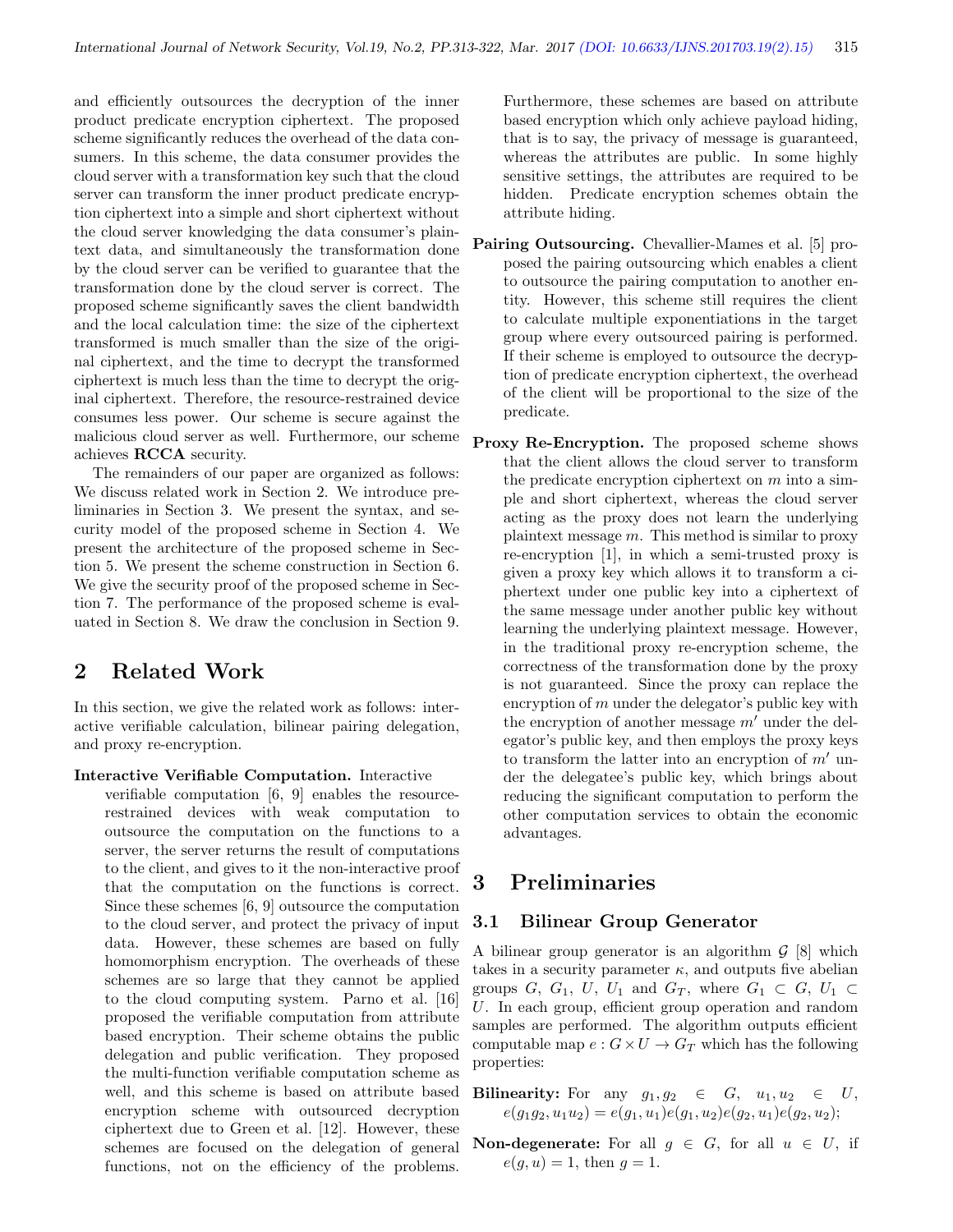### 3.2 Cancelling Pairing

In the proposed scheme, bilinear group generator  $\mathcal G$  is from the prime order bilinear group generator  $P$ , and the pairing e on the product groups is defined as any nontrivial linear combination of the componentwise pairings on the underlying prime order group. In the scheme based on composite order bilinear group [14], if the two group elements g, u have the co-prime order, then  $e(q, u) = 1$ , which implies that the two subgroups generated by  $q, u$ can encode different types of information, and these two components will remain distinct after the pairing operation.

**Definition 1.** Let  $\mathcal G$  be a bilinear group generator  $\mathcal G$ . If G outputs  $G_1, \cdots, G_q \subset G$  and  $U_1, \cdots, U_q \subset U$ , such that:

1) 
$$
G \cong G_1 \times \cdots \times G_q
$$
 and  $U \cong U_1 \times \cdots \times U_q$ ;

2) Whenever  $g_i \in G_i$  and  $u_j \in U_j$ ,  $i \neq j$ ,  $e(g_i, u_j) = 1$ , then  $\mathcal G$  is q cancelling.

# 4 Inner Product Predicate Encryption Scheme with Outsourced Ciphertext Decryption Based on Prime Order Bilinear Group

In this section, we give the syntax and security model of inner product predicate encryption scheme with outsourced ciphertext decryption based on prime order bilinear group.

#### 4.1 Syntax

Let the attribute set be  $S$ , and the class of predicate  $\mathbb{F}$ . Inner product predicate encryption scheme with outsourced ciphertext decryption based on prime order bilinear group comprises the six algorithms as follows:

- $Setup(1^k,l) \rightarrow (PK, MS)$ : The **Setup** algorithm is run by the trusted authority. This algorithm takes in a security parameter  $1^{\kappa}$  and a positive integer l, which is attribute and predicate vector length, and outputs the public key  $PK$  and the master key  $MS$ .
- $\text{Encrypt}(PK, m, A) \rightarrow CT$ : The **Encrypt** algorithm is run by the data owner. It takes in the public key PK, message m and attribute A, and outputs the ciphertext  $CT = \text{Energy}(PK, m, A)$ .
- $PrikeyGen(PK, MS, f) \rightarrow Prikeyf$ : The private key generation algorithm PriKeyGen is run by the trusted authority. It takes in  $PK$ , the master key MS and predicate  $f \in F \subseteq \mathbb{F}$ , and outputs the private key  $PriKey_f$ .

 $OutKeyGen(PK, PriKey_f) \rightarrow (TK_f, SK_f)$ : The

Outsourced Private Key Generation algorithm OutKeyGen is run by the data consumer. It takes in the public key  $PK$  and the private key  $Prikey<sub>f</sub>$ , and outputs the transformation key  $TK<sub>f</sub>$ and the private keys  $SK_f$ . The transformation key  $TK_f$  is public, and the data consumer sends the transformation key  $TK_f$  to the cloud server which employs  $TK_f$  to partially decrypt the original ciphertext. The data consumer keeps the secret key  $SK_f$  private and employs  $SK_f$  to decrypt the ciphertext that is partially decrypted. It is the data consumer, not the trusted authority that runs the Outsourced Private Key Generation algorithm OutKeyGen, which avoids the costly online request for the trusted authority.

- $Transform(PK, TK_f, CT) \rightarrow \overline{CT}$ : The ciphertext Transform algorithm is run by the cloud server acting as the proxy. It takes in the public key  $PK$ , the transformation key  $TK_f$  for the predicate  $f$  and the original ciphertext  $CT$ , and outputs the partially decrypted ciphertexts CT if  $f(A) = 1$ , else the error symbol ⊥.
- $OutDecrypt(PK, SK_f, \overline{CT}) \rightarrow \{m, \perp\}$ : The Outsourced Decryption OutDecrypt algorithm is run by the data consumer. It takes in the secret key  $SK<sub>f</sub>$  and the partially decrypted ciphertexts  $CT$ ; if  $f(A) = 1$ , then it outputs the message  $m$ , else the error symbol ⊥.
- Correctness. For any security parameters  $\kappa$ , any public keys PK and master secrets MS generated by Setup, any  $f \in \mathbb{F}$ , any private keys

$$
PriKey_f \leftarrow \text{PriKeyGen}(PK, MS, f),
$$
  
\n
$$
(TK_f, SK_f) \leftarrow \text{OutKeyGen}(PK, PriKey_f),
$$
  
\n
$$
CT \leftarrow \text{Encrypt}(PK, m, A),
$$
  
\n
$$
\widetilde{CT} \leftarrow \text{Transform}(PK, TK_f, CT),
$$

for all attributes  $\overrightarrow{y} \in S$ , the following propositions hold:

- 1) If  $f(\vec{y}) = 1$ , then **OutDecrypt**(*PK*, *SK*<sub>f</sub>, **Transform** $(PK, TK_f, \text{Encrypt}(PK, m, A))$  $\rightarrow$  m;
- 2) If  $f(\vec{y}) = 0$ , then **OutDecrypt**(*PK*, *SK*<sub>f</sub>, Transform $(PK, TK_f, \text{Encrypt}(PK, m, A)))$ → ⊥.
- 4.2 Security Model of Inner Product Predicate Encryption Scheme with Outsourced Ciphertext Decryption Based on Prime Order Bilinear Map

Since security against the adaptive chosen ciphertext attack (CCA) requires that any bit of the ciphertext should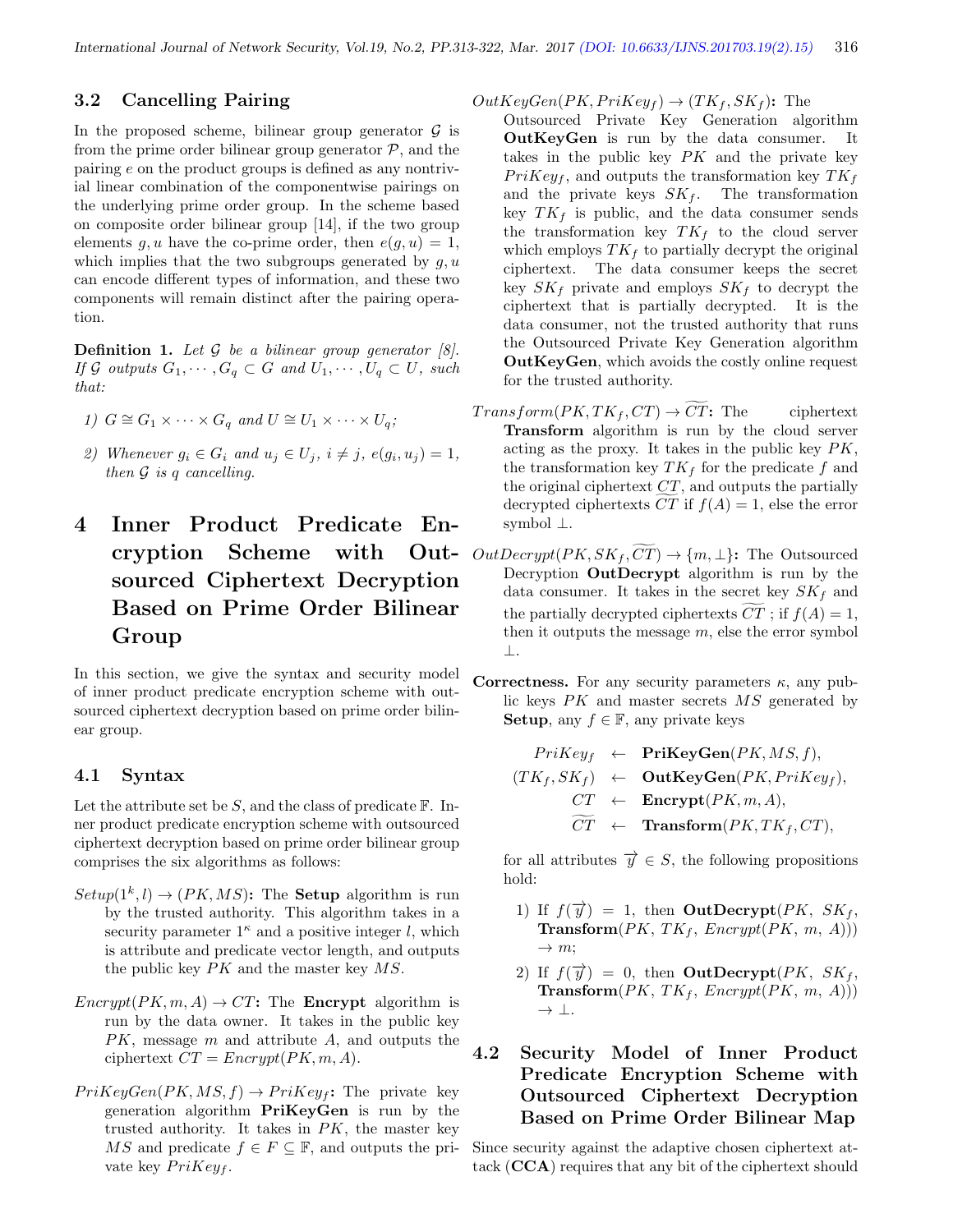not be altered, which makes the requirement too strong, and the outsourced goal is to compress the ciphertext size, therefore, our scheme adopts the replayable adaptive chosen ciphertext attack (RCCA) security due to [4]. RCCA security allows the ciphertext to be altered provided that the underlying message is not changed in a meaningful way. The security model for inner product predicate encryption scheme with outsourced ciphertext decryption based on prime order bilinear map is described between a challenger and an attacker:

- Initialization. The attacker declares the challenge attributes  $\overrightarrow{y}$ ,  $\overrightarrow{z} \in S$ , and gives them to the challenger.
- **Setup.** The challenger runs  $\textbf{Setup}(1^k, l)$  to generate the public key  $PK$  and the master secret  $MS$ . The challenger defines the value  $N$ , and gives it and the public key PK to the attacker.
- Query Phase 1. The challenger initializes an empty set  $T$ , and an empty set  $F$ . The attacker adaptively makes the following queries:
	- The private key query: On input the predicate f, the challenger runs  $PriKey_f \leftarrow$  $\mathbf{PrikeyGen}(PK, MS, f), \text{ and sets } F = F \bigcup \{f\}$ with the restriction that  $f.\overrightarrow{y} = 0$  holds if and only if  $f.\overrightarrow{z} = 0$ . It returns  $PriKey_f$  to the attacker.
	- The transformation key query: On input the predicate  $f$ , the challenger searches  $(f, PriKey_f, TK_f, SK_f)$  to see whether they lie in table  $T$ . If so, it returns the transformation key  $TK_f$ ; else, it runs  $PriKey_f \leftarrow \PriKeyGen(PK, MS, f),$  $(TK_f, SK_f) \leftarrow$  OutKeyGen(PK, PriKeyf), and stores  $(f, PriKey_f, TK_f, SK_f)$  in table T. It returns the transformation key  $TK_f$  to the attacker.
	- The outsourced decryption query: On input the predicate  $f$ , the challenger searches the entry  $(f, PriKey_f, TK_f, SK_f)$  to see whether they lies in the table  $T$ . If so, it runs  $m \leftarrow$  **OutDecrypt** $(PK, SK_f, CT)$ , and returns it to the attacker; if not, it returns  $\perp$ .
	- Challenge. The attacker submits the two message  $m_0$  and  $m_1$  of the equal length. If  $f(\vec{y}) = f(\vec{z}) = 1$ , then  $m_0 = m_1$ . The challenger picks a random fairly binary coin  $\beta \in \{0,1\}$ . If  $\beta = 0$ , then it gives  $CT =$ **Encrypt** $(PK, m_0, \overrightarrow{y})$  to the attacker; else it gives  $CT =$ **Encrypt** $(PK, m_1, \vec{z})$  to the attacker.
- Query Phase 2. The same as Query Phase 1 with the restriction that the attacker cannot:
	- 1) Trivially obtain a private key that decrypt the challenge ciphertext. That is to say, it cannot

issue the query that the attributes associated with the ciphertext satisfy the predicate associated with the private key.

2) Trivially issue decryption query. The decryption query is the same as the Query Phase 1.

**Guess.** The attacker outputs a guess  $\beta'$  of  $\beta$ .

In this game, the advantage of the attacker is defined as

$$
Adv_{\mathcal{A}} = |Pr{\beta' = \beta} - \frac{1}{2}|.
$$

Definition 2. If all probabilistic polynomial time attackers have the negligible advantage in the aforementioned RCCA security games, then inner product predicate encryption scheme with outsourced ciphertext decryption based on prime order bilinear group is  $\mathbf{RCCA}$  secure.

- CPA Security. If decryption oracles in Query Phase 1 and Query Phase 2 are removed, then this scheme is secure against chosen plaintext attack CPA.
- Selective Security. An inner product predicate encryption scheme with outsourced ciphertext decryption based on prime order bilinear group is selectively secure if an Init stage is added before Setup, in which the attacker declares the challenge attributes.
- 5 The Architecture of Inner Product Predicate Encryption Scheme with Outsourced Ciphertexts Decryption Based on Prime Order Bilinear Map

We proposed an inner product predicate encryption scheme with outsourced ciphertexts decryption based on prime order bilinear map whose architecture is illustrated in Figure 1. In the architecture, the cloud server stores the inner product predicate encryption (IPPE) ciphertext CT; when the client employed by the data consumer attempts to decrypt the ciphertext  $CT$ , if the ciphertext  $CT$ is found that it is not partially decrypted, then it sends the ciphertext  $CT$  and the transformation key  $TK_f$  to the cloud server which employs the transformation key  $TK_f$  to run the **Transform** algorithm to output the partially decrypted ciphertext  $CT$ . The cloud server sends  $CT$  to the client which employs the secret key  $SK_f$  to decrypt the partially decrypted ciphertext  $CT$  to obtain the plaintext message.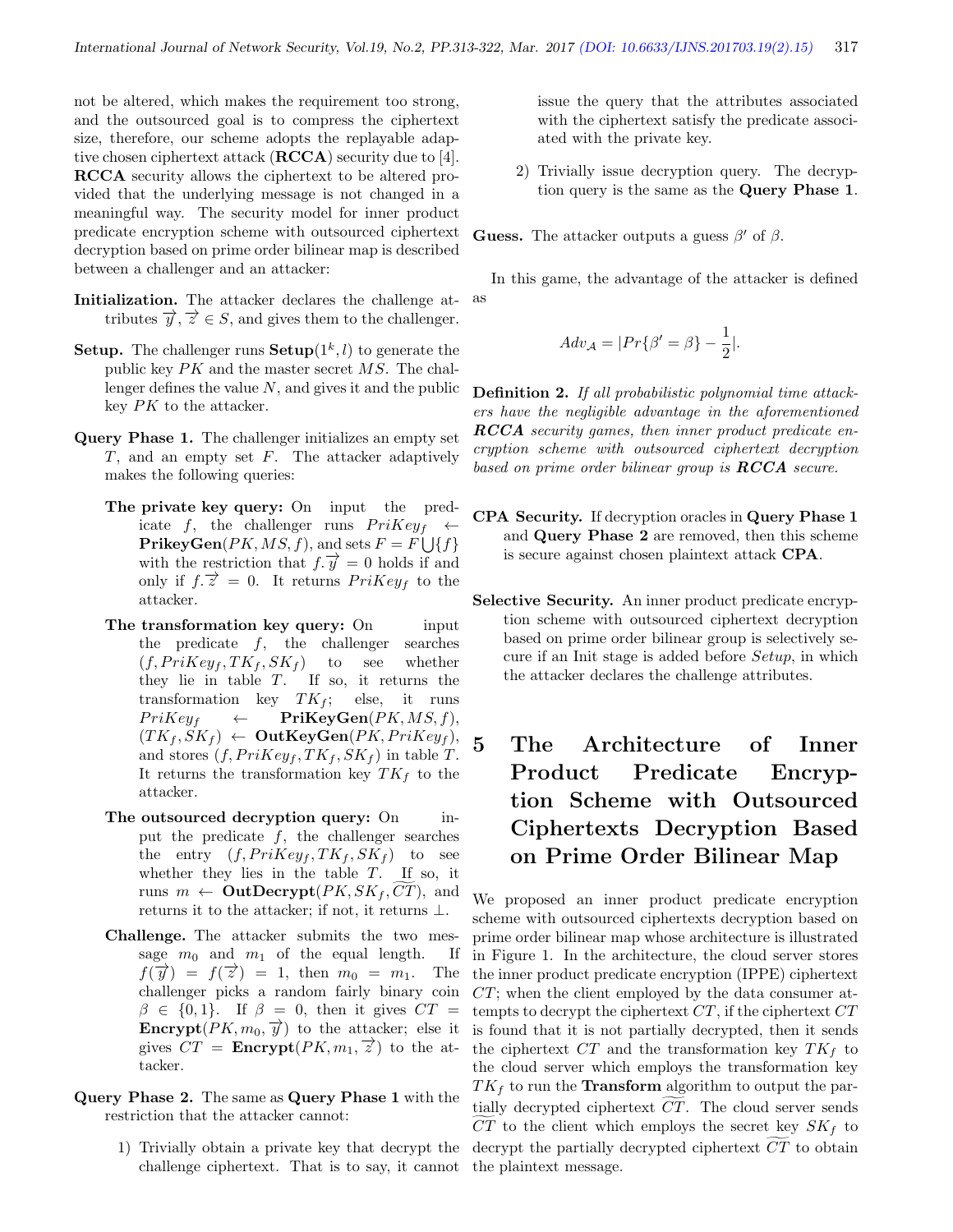

Figure 1: Architecture of inner product predicate encryption scheme with outsourced ciphertexts decryption

# 6 The Construction of Outsourced Ciphertext Decryption of Inner Product Predicate Encryption Scheme Based on Prime Order Bilinear Map

Our scheme employs the asymmetric bilinear pairing generator to improve the efficiency.

 $Setup(1^k,l)$ : The **Setup** algorithm is run by the trusted authority. It takes in a security parameter  $1^{\kappa}$  and a positive integer  $l$  that is attribute and predicate vector length, $\mathcal{G}(\kappa)$  is a 3-cancelling bilinear group generator, and outputs the groups  $G_i$  and  $U_i$  which have the prime order exponents  $p_i$  respectively, where  $i = 1, \dots, 3$ . Define the hash functions as follows:  $H_1: G_T \times \{0,1\}^n \to \mathbb{Z}_{p_1}, H_2: G_T \to \{0,1\}^n (n \text{ is }$ the length of message bit), and  $H_3: \{0, 1\}^n \to \mathbb{Z}_{p_1}$ . Perform the following:

**Step 1:** Calculate 
$$
(G, G_1, G_2, G_3, U, U_1, U_2, U_3, G_T) \stackrel{\$}{\leftarrow}
$$
  
 $\mathcal{G}(\kappa)$ .

- **Step 2:** Pick  $g_i \overset{\$}{\leftarrow} G_i$  and  $u_i \overset{\$}{\leftarrow} U_i$ .
- **Step 3:** Pick  $\mu \overset{\$}{\leftarrow} \mathbb{Z}_{p_1}$  and  $t_0 \overset{\$}{\leftarrow} \mathbb{Z}_{p_3}$ .
- **Step 4:** For  $j = 1, \dots, l$ , pick  $\eta_{1,j}, \eta_{2,j} \stackrel{\$}{\leftarrow} \mathbb{Z}_{p_1}$  and  $\sigma_{1,j}, \sigma_{2,j} \stackrel{\$}{\leftarrow} \mathbb{Z}_{p_3}.$
- **Step 5:** Output the public parameters  $(g_1, g_3, W =$  $g_2g_3^{t_0}, e(g_1, u_1)^\mu, \{B_{1,j}\quad = \quad g_1^{\eta_{1,j}}g_3^{\sigma_{1,j}} , B_{2,j} \quad =$

 $g_1^{\eta_{2,j}} g_3^{\sigma_{2,j}}\}_{j=1}^l$ ).

The master secret  $MS = (u_1, u_2, u_3, u_1^{-\mu}, \{\eta_{1,j},\}$  $\eta_{2,j}\}_{j=1}^l$ ).

 $\text{Encrypt}(PK, m, \overrightarrow{y})$ : Let  $\overrightarrow{y} = (y_1, \dots, y_l) \in \mathbb{Z}_N^l$  is an attribute vector,  $m \in \{0,1\}^n$  is a message whose length is  $n$ . The **Encrypt** algorithm picks a random  $\gamma \in G_T$ , calculates  $s = H_1(\gamma, m)$ ,  $d = H_2(\gamma)$  and  $\tau = H_3(d)$ , and picks  $\delta, \theta \stackrel{\$}{\leftarrow} \mathbb{Z}_N$  and random values  $\xi_{1,j}, \xi_{2,j} \stackrel{\$}{\leftarrow} \mathbb{Z}_N$ , where  $j = 1, \cdots, l$ . The ciphertext  $CT$  is published as:

$$
CT = (E', E_b, \widehat{E}, \tau, \{E_{1,j}, E_{2,j}\}_{j=1}^l).
$$

Here,

$$
\left\{\begin{array}{rcl} E' &=& \gamma e(g_1,u_1)^{\mu s},\\ E_b &=& g_1^s,\\ \widehat{E} &=& m\oplus d,\\ \tau &=& H_3(d),\\ E_{1,j} &=& B_{1,j}^s W^{\delta y_j} g_3^{\xi_{1,j}},\\ E_{2,j} &=& B_{2,j}^s W^{\theta y_j} g_3^{\xi_{2,j}} \end{array}\right.
$$

 $PriKeyGen(PK, MS, f)$ : Let  $f = (f_1, \dots, f_l) \in \mathbb{Z}_N^l$ is the predicate vector. The PriKeyGen algorithm picks  $t_{1,j}, t_{2,j} \in \mathbb{Z}_N$ , where  $j = 1, \dots, l$ , and  $\omega_1, \omega_2, \psi_1, \psi_2 \in \mathbb{Z}_N$ . It outputs the private key corresponding to f:

$$
PriKey_f = (K_b, \{K_{1,j}, K_{2,j}\}_{j=1}^l).
$$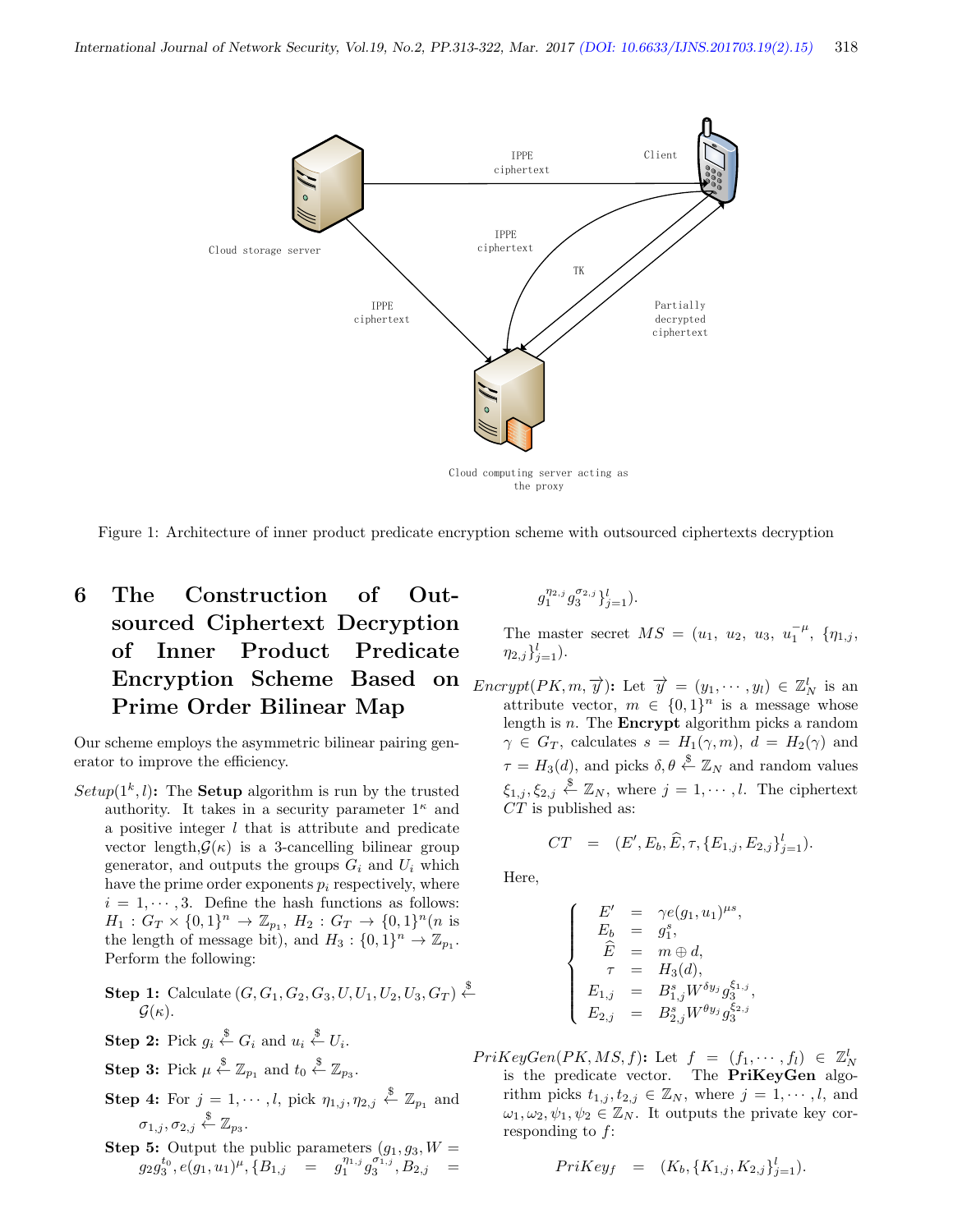Here,

$$
\begin{cases}\nK_b = u_1^{-\mu} u_2^{\psi_1} u_3^{\psi_2} \prod_{j=1}^l u_1^{-t_{1,j} \eta_{1,j} - t_{2,j} \eta_{2,j}} \\
K_{1,j} = u_1^{t_{1,j}} u_2^{\omega_1 f_j} \\
K_{2,j} = u_1^{t_{2,j}} u_2^{\omega_2 f_j}\n\end{cases}
$$

 $OutKeyGen(PK, PriKey<sub>f</sub>)$ : The Outsourced Private Key Generation OutKeyGen algorithm runs  **al**gorithm to obtain  $\widetilde{PrKey}_f = (\widetilde{K}_b =$  $u_1^{-\mu} u_2^{\psi_1} u_3^{\psi_2} \prod_{j=1}^l u_1^{-t_{1,j} \eta_{1,j}-t_{2,j} \eta_{2,j}} , \{\widetilde{K_{1,j}} \qquad \qquad =$  $u_1^{t_{1,j}}u_2^{\omega_1 f_j}, \widetilde{K_{2,j}} = u_1^{t_{2,j}}u_2^{\omega_2 f_j}\}_{j=1}^l$ ). It picks a random  $x \in \mathbb{Z}_{p_1}^*$ , and it sets the transformation key  $TK_f$  as:

$$
TK_f = (PK, OK_b, OK_{1,j}, OK_{2,j}).
$$
  
\n
$$
OK_b = \widetilde{K_b}^{\frac{1}{x}},
$$
  
\n
$$
OK_{1,j} = \widetilde{K_{1,j}}^{\frac{1}{x}},
$$
  
\n
$$
OK_{2,j} = \widetilde{K_{2,j}}^{\frac{1}{x}}.
$$

The private key  $DecryptKey$  is  $(x, TK_f)$  =  $(SK_f, TK_f).$ 

 $Transform(PK, TK_f, CT)$ : The **Transform** algorithm takes in  $TK_f$  associated with the predicate f and the ciphertext CT associated with the attributes. If the attributes  $\overrightarrow{y}$  associated with the ciphertext do not satisfy the predicate  $f$ , then the **Transform** algorithm returns ⊥, else it calculates:

$$
e(E_b, OK_b) \prod_{j=1}^{l} e(E_{1,j}, OK_{1,j}) e(E_{2,j}, OK_{2,j})
$$
  
\n
$$
= e(g_1^s, (u_1^{-\mu} u_2^{\psi_1} u_3^{\psi_2} \prod_{j=1}^{l} u_1^{-t_{1,j} \eta_{1,j} - t_{2,j} \eta_{2,j}})^{\frac{1}{x}})
$$
  
\n
$$
\prod_{j=1}^{l} e(B_{1,j}^s W^{\delta y_j} g_3^{\xi_{1,j}}, (u_1^{t_{1,j}} u_2^{\omega_1 f_j})^{\frac{1}{x}})
$$
  
\n
$$
e(B_{2,j}^s W^{\theta y_j} g_3^{\xi_{2,j}}, (u_1^{t_{2,j}} u_2^{\omega_2 f_j})^{\frac{1}{x}})
$$
  
\n
$$
= e(g_1^s, u_1^{-\mu})^{\frac{1}{x}} e(g_1^s, (\prod_{j=1}^{l} u_1^{-t_{1,j} \eta_{1,j} - t_{2,j} \eta_{2,j}})^{\frac{1}{x}})
$$
  
\n
$$
\prod_{j=1}^{l} e(g_1^{s \eta_{1,j}} g_2^{\delta y_j}, (u_1^{t_{1,j}} u_2^{\omega_1 f_j})^{\frac{1}{x}})
$$
  
\n
$$
= e(g_1^{s, \eta_{2,j}} g_2^{\theta y_j}, (u_1^{t_{2,j}} u_2^{\omega_2 f_j})^{\frac{1}{x}})
$$
  
\n
$$
= e(g_1^s, u_1^{-\mu})^{\frac{1}{x}} e(g_1^s, (\prod_{j=1}^{l} u_1^{-t_{1,j} \eta_{1,j} - t_{2,j} \eta_{2,j}})^{\frac{1}{x}})
$$
  
\n
$$
\prod_{j=1}^{l} e(g_1^{s \eta_{1,j}} g_2^{\delta y_j}, (u_1^{t_{1,j}} u_2^{\omega_1 f_j})^{\frac{1}{x}})
$$
  
\n
$$
e(g_1^{s \eta_{2,j}} g_2^{\theta y_j}, (u_1^{t_{2,j}} u_2^{\omega_2 f_j})^{\frac{1}{x}})
$$

$$
= e(g_1^s, u_1^{-\mu})^{\frac{1}{x}} e(g_1^s, (\prod_{j=1}^r u_1^{-t_{1,j}\eta_{1,j} - t_{2,j}\eta_{2,j}})^{\frac{1}{x}})
$$
  
\n
$$
e(g_1^s, (\prod_{j=1}^l u_1^{t_{1,j}\eta_{1,j} + t_{2,j}\eta_{2,j}})^{\frac{1}{x}})
$$
  
\n
$$
\prod_{j=1}^l e(g_2^{\delta y_j}, (u_2^{\omega_1 f_j})^{\frac{1}{x}}) e(g_2^{\theta y_j}, (u_2^{\omega_2 f_j})^{\frac{1}{x}})
$$
  
\n
$$
= e(g_1^s, u_1^{-\mu})^{\frac{1}{x}} \prod_{j=1}^l e(g_2^{\delta y_j}, (u_2^{\omega_1 f_j})^{\frac{1}{x}}) e(g_2^{\theta y_j}, (u_2^{\omega_2 f_j})^{\frac{1}{x}})
$$
  
\n
$$
= e(g_1, u_1)^{\frac{-\mu s}{x}} \prod_{j=1}^l e(g_2, u_2)^{\frac{1}{x}\delta y_j \omega_1 f_j} e(g_2, u_2)^{\frac{1}{x}\theta y_j \omega_2 f_j}
$$
  
\n
$$
= e(g_1, u_1)^{\frac{-\mu s}{x}} \prod_{j=1}^l e(g_2, u_2)^{\frac{1}{x}\delta \omega_1 y_j f_j} e(g_2, u_2)^{\frac{1}{x}\theta \omega_2 y_j f_j}
$$
  
\n
$$
= e(g_1, u_1)^{\frac{-\mu s}{x}} \prod_{j=1}^l e(g_2, u_2)^{\frac{1}{x}(\delta \omega_1 + \theta \omega_2)(y_j f_j)}
$$
  
\n
$$
= e(g_1, u_1)^{\frac{-\mu s}{x}} e(g_2, u_2)^{\frac{1}{x}(\delta \omega_1 + \theta \omega_2)} \sum_{j=1}^l \n g_j, f_j > 0.
$$

l

If  $\langle \overrightarrow{y}, f \rangle = 0$ , then the **Transform** algorithm outputs the result as  $= e(g_1, u_1)^{\frac{-\mu s}{x}}$ ; else it returns the error symbol ⊥.

The Transform algorithm outputs the partially decrypted ciphertext:

$$
\widetilde{CT} = (E', \widehat{E}, \tau, E_e).
$$
  
\n
$$
\widehat{E} = m \oplus d,
$$
  
\n
$$
\tau = H_3(d),
$$
  
\n
$$
E_e = e(g_1, u_1)^{\frac{-\mu s}{x}}.
$$

 $\text{OutDecrypt}(PK, \text{DecryptKey}, \text{CT}) \rightarrow \{m, \perp\}.$ The Outsourced Decryption **OutDecrypt** algorithm takes in the public key PK, the private key  $DecryptKey = (x, TK_f)$  and the partially decrypted ciphertext  $CT$ . If the ciphertext is not partially decrypted, then OutDecrypt algorithm first runs the Transform $(PK, TK_f, CT)$  algorithm. If the Transform $(PK, TK_f, CT)$  algorithm outputs ⊥, then  $\text{OutDecrypt}(PK, DecryptKey, CT)$  algorithm outputs  $\bot$ , else it takes in  $\widetilde{CT}$  and calculates

$$
\gamma = E'E_e^x,
$$
  
\n
$$
d = H_2(\gamma),
$$
  
\n
$$
m = \widehat{E} \oplus H_2(\gamma),
$$
  
\n
$$
\tau' = H_3(d).
$$

This algorithm checks that  $\tau' \stackrel{?}{=} \tau$ . If so, it will show that the transformation done by the server is correct. It outputs the message m.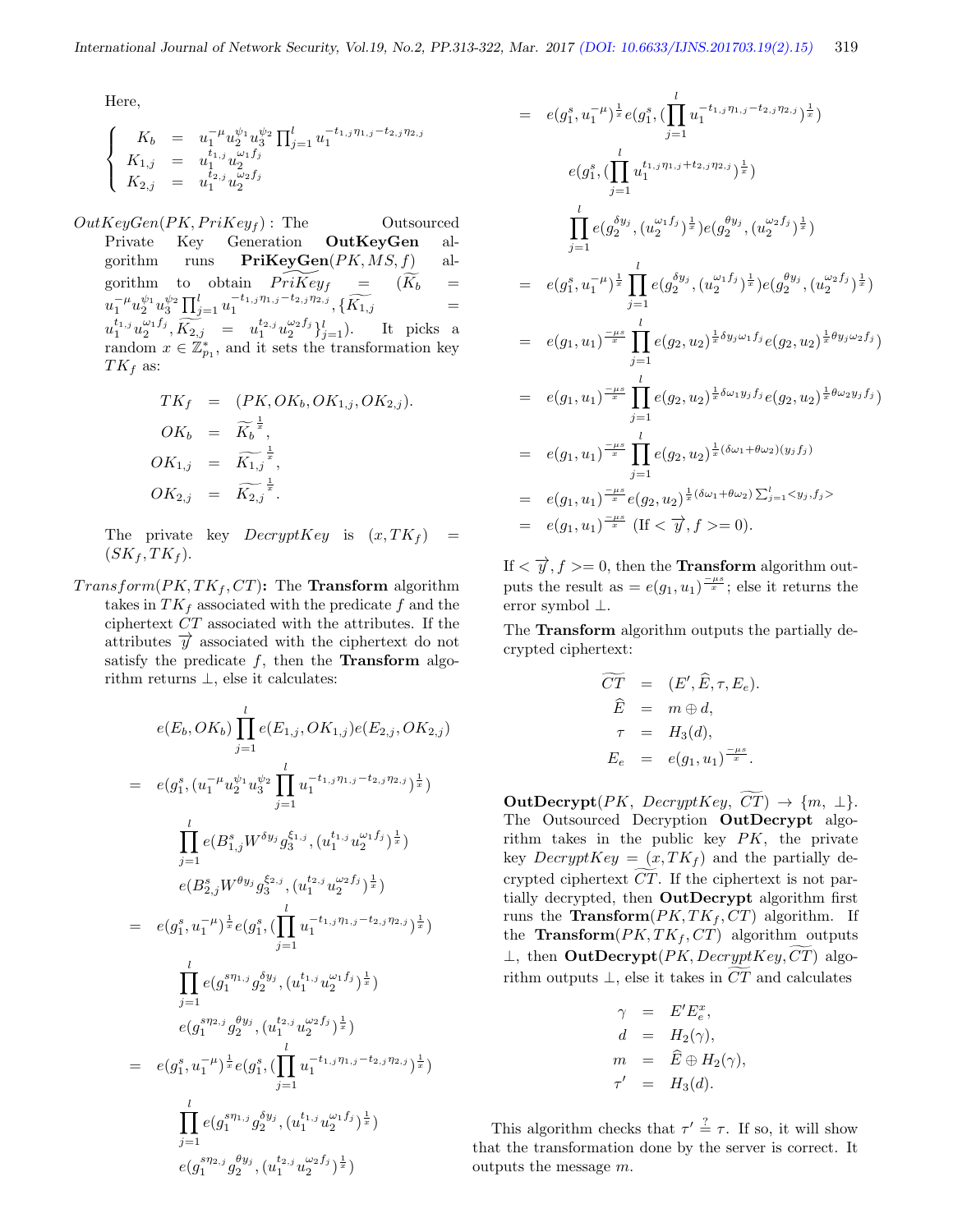If the ciphertext is partially decrypted by the cloud server, then **OutDecrypt** algorithm requires one exponentiation, one hash operation and XOR operation to obtain the message  $m$ , and no pairing operation. Since the malicious cloud server cannot obtain the message, our scheme is secure against it. Through the hash function  $H_3$ , the data consumer can decide whether the transformation done by the cloud server is correct.

# 7 Proof of Security

Suppose there is a **PPT** attacker  $\mathcal A$  that attacks the proposed scheme in the selective RCCA security model with the advantage  $\epsilon$ . We build a simulator  $\beta$  which attacks the [8] scheme in the selective CPA security model with the advantage  $\epsilon$ . Freeman scheme [8] is proven secure under the two assumptions.

- **Initialization.** The simulator  $\beta$  runs the attacker  $\mathcal{A}$ which declares the challenge attributes  $(\overrightarrow{y}, \overrightarrow{z})$ that the simulator  $\beta$  sends to the Freeman scheme [8] challenger as the challenge attributes on which it wished to be challenged.
- **Setup.** The simulator  $\beta$  obtains the Freeman [8] public parameters which are sent to the attacker  $A$  as the public parameters.
- Query Phase 1. The simulator  $\beta$  initializes empty tables  $T, T_1, T_2, T_3$  and an empty set F. The adversary's queries are answered by the simulator  $\beta$  as follows.
	- Random Oracle Hash  $H_1: G_T \times \{0,1\}^n \to \mathbb{Z}_{p_1}$ : If there is an entry  $(\gamma, m, s)$  in the table  $T_1$ , then it returns s, else, it picks a random value  $s \in \mathbb{Z}_p$ , records  $(\gamma, m, s)$  in table  $T_1$ , and returns s.
	- Random Oracle Hash  $H_2: G_T \to \{0,1\}^n$ : If there is an entry  $(\gamma, d)$  in table  $T_2$ , then it returns d, else it picks a random value  $d \in \{0,1\}^n$ , records  $(\gamma, d)$  in table  $T_2$ , and returns d.
	- Random Oracle Hash  $H_3: \{0,1\}^n \to \mathbb{Z}_{p_1}$ : If there is an entry  $(\tau, d)$  in table  $T_3$ , then it returns  $\tau$ , else it picks a random value  $d \in \{0,1\}^n$ , records  $(\tau, d)$  in table  $T_3$ , and returns  $\tau$ .

The simulator  $\beta$  proceeds as follows: If the challenge attributes satisfy the predicate, the transformation key is constructed as follows: Call the private key generation algorithm of the Freeman scheme [8] to obtain the private key associated with the predicate f as  $(K_b, K_{1,j}, K_{2,j})$ . The algorithm picks a random value  $x \in \mathbb{Z}_{p_1}^*$ , sets the transformation key as  $TK_f =$  $(PK, OK_b = \widetilde{K_b}^{\frac{1}{x}}, OK_{1,j} = \widetilde{K_{1,j}}^{\frac{1}{x}}, OK_{2,j} = \widetilde{K_{2,j}}^{\frac{1}{x}}),$ stores it in table T, and returns  $TK_f$  to the attacker, else it returns ⊥.

The attacker cannot issue the private key query where the ciphertext attributes satisfy the predicate. If there is an entry  $(f, PriKey_f, TK_f, SK_f)$ in table  $T$ , then the simulator  $\beta$  obtains  $(f, PriKey_f, TK_f, SK_f)$ , set  $F = F \bigcup \{f\}$ , and returns the private key  $PriKey_f$  to the attacker, else it returns ⊥.

Decryption Oracle: Assume that all ciphertext inputs to the oracle are the partially decrypted ciphertext. The simulator  $\beta$  and the attacker  $\mathcal A$  have access to the transformation key  $TK_f$ , so they can execute the transformation operation. Let  $CT = (E' =$  $\gamma e(g_1, u_1)^{\mu s}, E_b = g_1^s, \widehat{E} = m \oplus d, \tau = H_3(d), \{E_{1,j} =$  $B_{1,j}^{s}W^{\delta y_{j}}g_{3}^{\xi_{1,j}}, E_{2,j} = B_{2,j}^{s}W^{\theta y_{j}}g_{3}^{\xi_{2,j}}\}_{j=1}^{l}$  be associated with the attribute vector  $\overrightarrow{y}$ . From table *T*,  $(f, PriKey_f, TK_f, SK_f)$  is obtained. If no entry exists or the attributes associated with the ciphertext do not satisfy the predicate, then it returns ⊥ to the attacker A.

If the attributes associated with the ciphertext do satisfy the predicate, proceed as follows: Parse  $Prikey<sub>f</sub> = (SK<sub>f</sub>, TK<sub>f</sub>) = (x, TK<sub>f</sub>)$ , and calculate  $\gamma = E' \backslash E_e^x.$ 

Test if  $E' = \gamma e(g_1, u_1)^{\mu s}, \widehat{E} = m \oplus d$ . If so, it outputs the message m, else it returns  $\perp$  to the attacker.

- **Challenge.** The attacker  $A$  submits the two messages  $m_0^*, m_1^*$  of equal length, and the simulator  $\mathcal B$  proceeds as follows:
	- **Step 1.** The simulator  $\beta$  picks random messages  $(\gamma_0, \gamma_1) \in G_T$ , and passes them to the challenger in Freeman scheme [8] to obtain the ciphertext  $CT = (E' = \gamma e(g_1, u_1)^{\mu s}, E_b = g_1^s, \widehat{E} =$  $m \oplus d, \tau = H_3(d), \{ E_{1,j} = B_{1,j}^s W^{\delta y_j} g_3^{\xi_{1,j}}, E_{2,j} =$  $B_{2,j}^s W^{\theta y_j} g_3^{\xi_{2,j}} \}_{j=1}^l$ ).
	- **Step 2.** The simulator  $\beta$  picks the random value  $\widehat{E}' \in \{0, 1\}^n$ .
	- **Step 3.** The simulator  $\beta$  sends to the attacker  $\mathcal A$  the challenger ciphertext  $CT^* = (E', E_b, \widehat{E}', \tau =$  $H_3(d), \{E_{1,j}, E_{2,j}\}_{j=1}^l$ .
- Query Phase 2. The simulator  $\beta$  continues to answer the queries as Query Phase 1, except that if the response to the decryption query is  $m_0^*, m_1^*$ , then the simulator  $\beta$  responds with test.
- Guess. The attacker  $A$  returns a bit  $\beta$  or abort, and the simulator  $\beta$  does not respond. The simulator  $\beta$ search through tables  $T_1$  and  $T_2$  to see if  $\gamma_0$  or  $\gamma_1$ appears as the first element of any entry. If both  $\gamma_0$  and  $\gamma_1$  or neither appear, the simulator B returns a random bit as a guess. If  $\gamma_\beta$  appears, then the simulator  $\beta$  returns  $\beta$  as its guess.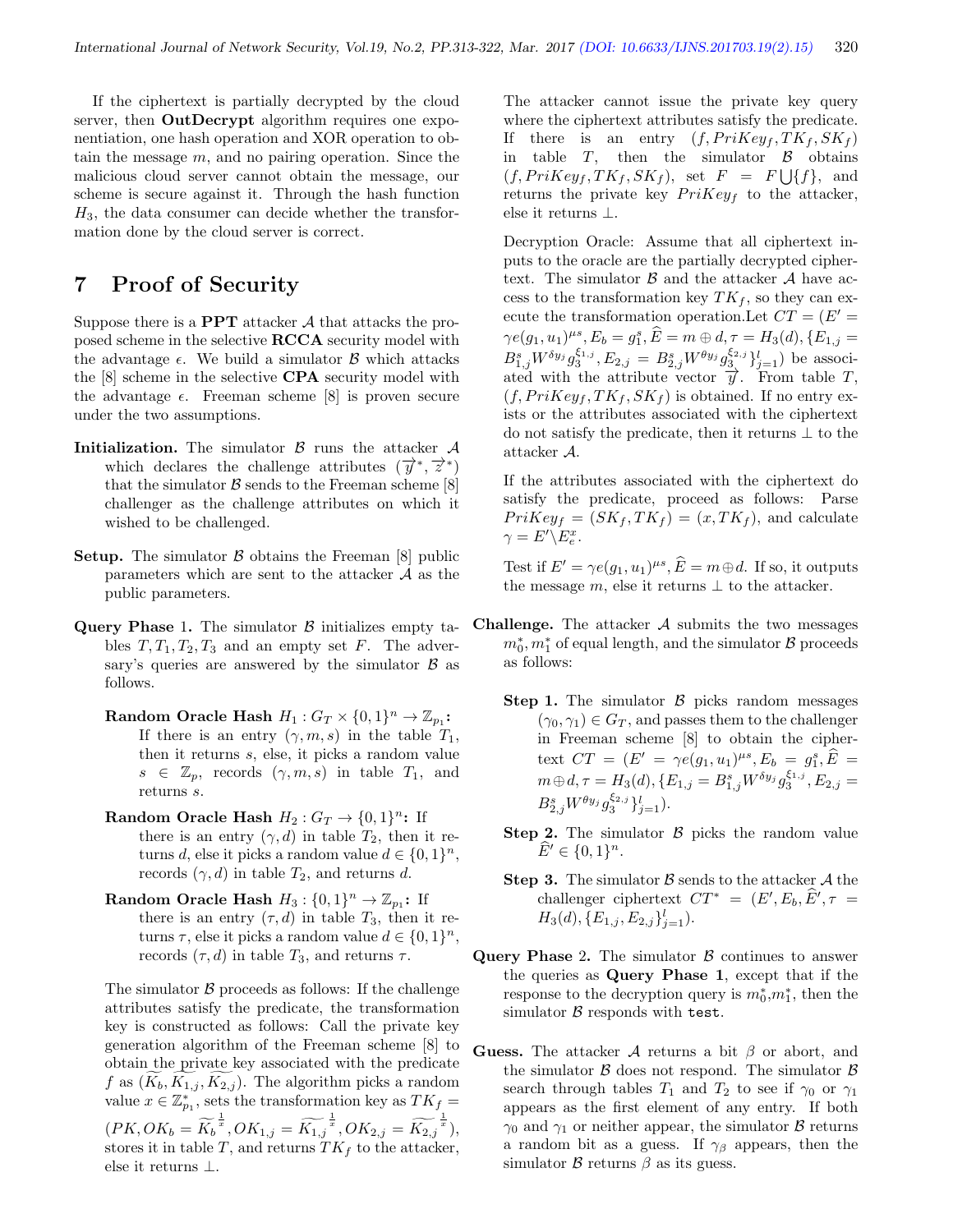| References | Security     | Cipher-<br>Original          | Time to De-      | Outsourced    | Time to De-         |
|------------|--------------|------------------------------|------------------|---------------|---------------------|
|            | Level        | text Size                    | the<br>crypt     | Ciphertext    | the<br>crypt        |
|            |              |                              | Original         | <b>Size</b>   | Outsourced          |
|            |              |                              | Ciphertext       |               | Ciphertext          |
| Freeman    | CPA security | $ G_T $<br>$ G_1 $           | $\leq (1+2l)C_e$ | Not Supported | Not Supported       |
| Scheme [8] |              | $ G_1 l G_2 (l+1) G_3 $      |                  |               |                     |
| Our Scheme | <b>RCCA</b>  | $ G_1 $<br>$ G_T $<br>$^{+}$ | $\leq (1+2l)C_e$ | $ G_T  + n +$ | $E_T + 1H_2 + 1H_3$ |
|            | security     | $ G_1 l G_2 (l+1) G_3  +$    |                  | $1H_2 + 1H_3$ |                     |
|            |              | $n+1H_2+1H_3$                |                  |               |                     |

Table 1: Comparison of our scheme and freeman scheme

## 8 Performance Evaluation

As illustrated in Table 1 which depicts the outsourced ciphertext decryption of inner product predicate encryption scheme based on prime order bilinear group, where  $l$  denotes the attribute and predicate vector length,  $n$  is the length of message bits in **RCCA** scheme,  $aH_2$ ,  $bH_3$ denotes a times  $H_2$  operation, b times  $H_3$  operation, or the bit number of hash operation, respectively, and  $cC_e$ ,  $||$ , and  $E_T$  denotes c times bilinear map, the cardinality of the set, and exponentiation. As seen from the Table 1, in contrast with Freeman scheme [8], in the proposed scheme, the data consumer requires  $E_T + 1H_2 + 1H_3$ operation, outsourcing significantly reduces the time to decrypt for the data consumer, and compresses the ciphertext size, such that the overhead of the data consumer is significantly reduced. Furthermore, our scheme achieves security against **RCCA**, whereas Freeman scheme [8] is only secure against CPA.

# 9 Conclusion

In predicate encryption scheme, the ciphertext size and time to decrypt it scale with the complexity of the predicate. If predicate encryption scheme is employed in the resource constrained devices to achieve fine grained access control over the encrypted data, it will drain the battery. In this work, we propose inner product predicate encryption scheme based on prime order bilinear group that outsources decryption of ciphertext to the cloud server, which significantly reduces the ciphertext size and time to decrypt it, whereas the cloud server does not learn the underlying plaintext message. Therefore, outsourced decryption has the obvious advantages.

# 10 Acknowledgments

This work was supported by national science and technology support program of China (No.2014BAH11F02), the National Science Foundation of China (No. 61402376 and No.61373163) and the science and technology foundation of Sichuan Province of China (No. 2014GZ0109). The authors gratefully acknowledge Chaosheng Feng and the anonymous reviewers for their valuable comments.

### References

- [1] G. Ateniese, K. Fu, M. Green, and S. Hohenberger, "Improved proxy re-encryption schemes with applications to secure distributed storage," ACM Transactions on Information and System Security, vol. 9, no. 1, pp. 1–30, 2006.
- [2] D. Boneh, G. D. Crescenzo, R. Ostrovsky, and G. Persiano, "Public key encryption with keyword search," in Advances in Cryptology (EURO-CRYPT'04), LNCS 3027, pp. 506–522, 2004.
- [3] D. Boneh and B. Waters, "Conjunctive, subset, and range queries on encrypted data," in Theory of Cryptography Conference (TCC'07), pp. 535–554, Springer, 2007.
- [4] R. Canetti, H. Krawczyk, and J. B. Nielsen, "Relaxing chosen-ciphertext security," in Advances in Cryptology (CRYPTO'03), pp. 565–582, Springer, 2003.
- [5] B. Chevallier-Mames, J. Coron, N. McCullagh, D. Naccache, and M. Scott, "Secure delegation of elliptic-curve pairing," in International Conference on Smart Card Research and Advanced Applications, pp. 24–35, Springer, 2010.
- [6] K. M. Chung, Y. Kalai, and S. P. Vadhan, "Improved delegation of computation using fully homomorphic encryption," in Advances in Cryptology  $(CRYPTO'10)$ , pp. 483–501, Springer, 2010.
- [7] P. S. Chung, C. W. Liu, and M. S. Hwang, "A study of attribute-based proxy re-encryption scheme in cloud environments," International Journal of Network Security, vol. 16, no. 1, pp. 1–13, Jan. 2014.
- [8] D. M. Freeman, "Converting pairing-based cryptosystems from composite order groups to primeorder groups," in Advances in Cryptology (EURO-CRYPT'10), pp. 44–61, Springer, 2010.
- [9] R. Gennaro, C. Gentry, and B. Parno, "Noninteractive verifiable computing: Outsourcing computation to untrusted workers," in Advances in Cryptology (CRYPTO'10), pp. 465–482, Springer, 2010.